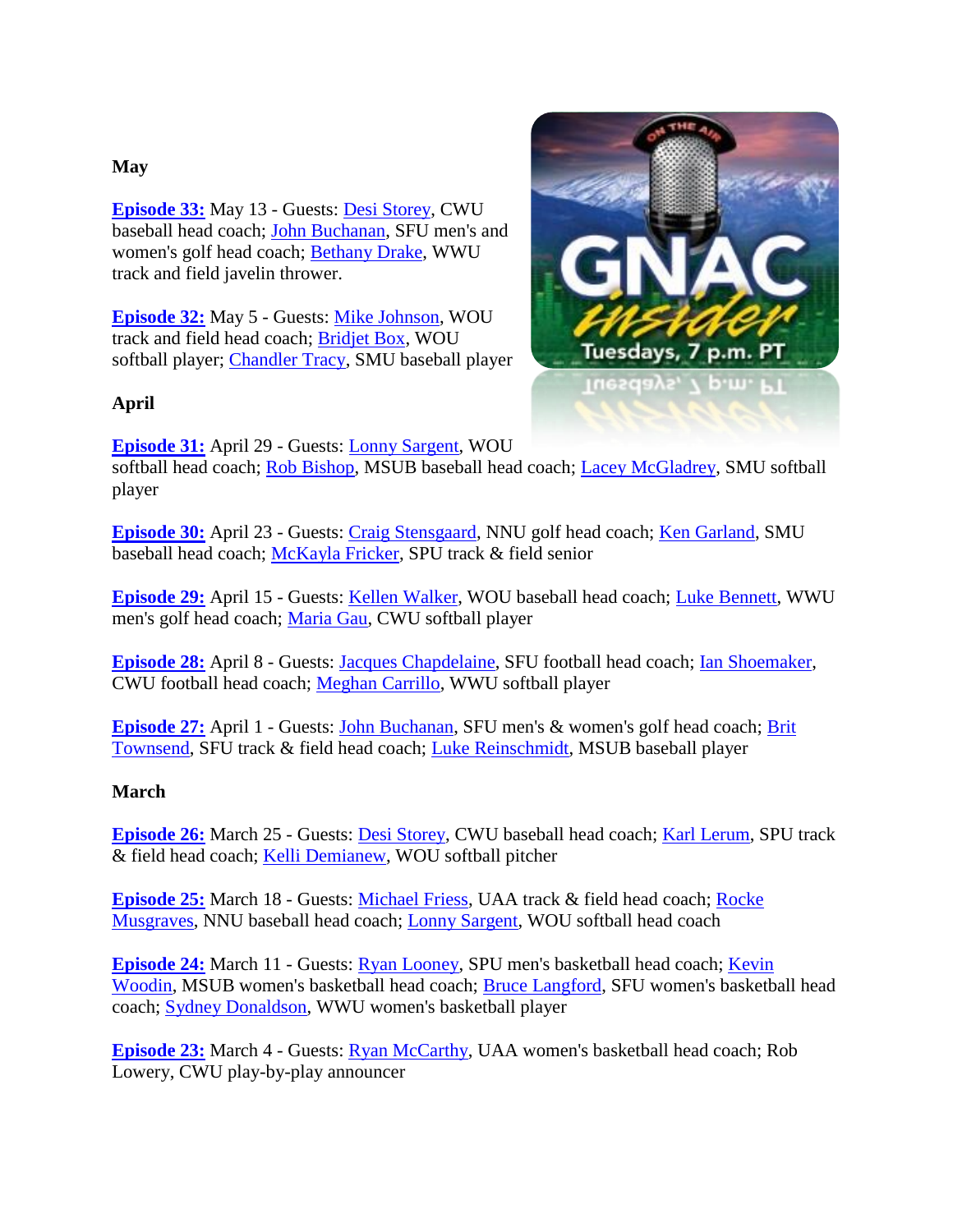# **February**

**[Episode 22:](http://www.blogtalkradio.com/gnacinsider/2014/02/26/gnac-insider-episode-22)** Feb. 25 - Guests: [Jamie Stevens,](http://www.msubsports.com/coaches.aspx?rc=168&path=mbball) MSUB men's basketball head coach; [Bob](http://www.smusaints.com/staff.aspx?staff=4)  [Grisham,](http://www.smusaints.com/staff.aspx?staff=4) SMU director of athletics; [Tim Healy,](http://www.smusaints.com/coaches.aspx?rc=229&path=wbball) SMU women's basketball head coach

**[Episode 21:](http://www.blogtalkradio.com/gnacinsider/2014/02/19/gnac-insider-episode-21)** Feb. 18 - Guests: [Carmen Dolfo,](http://www.wwuvikings.com/sports/w-baskbl/mtt/carmen_dolfo_117014.html) WWU women's basketball head coach; [Mike](http://www.wouwolves.com/coaches.aspx?rc=391&path=track)  [Johnson,](http://www.wouwolves.com/coaches.aspx?rc=391&path=track) WOU track & field head coach; [Mark McLaughlin,](http://www.wildcatsports.com/roster.aspx?rp_id=1857&path=mbball) CWU men's basketball player

**[Episode 20:](http://www.blogtalkradio.com/gnacinsider/2014/02/12/gnac-insider-episode-20)** Feb. 11 - Guests: [Ryan Looney,](http://www.spufalcons.com/coaches.aspx?rc=344&path=mbball) SPU men's basketball head coach; [Lisa Allen,](http://www.msubsports.com/coaches.aspx?rc=172&path=softball) MSUB softball head coach; [John Spatz,](http://www.nnusports.com/coaches.aspx?rc=323&path=mcross) NNU track & field and cross country head coach

**[Episode 19:](http://www.blogtalkradio.com/gnacinsider/2014/02/05/gnac-insider-episode-19)** Feb. 4 - Guests: [Julie Heisey,](http://www.spufalcons.com/coaches.aspx?rc=359&path=) SPU women's basketball head coach; Dave Harshman, ROOT SPORTS color analyst; [Mallory Holtman-Fletcher,](http://www.wildcatsports.com/coaches.aspx?rc=346&path=softball) CWU softball head coach

#### **January**

**[Episode 18:](http://www.blogtalkradio.com/gnacinsider/2014/01/29/gnac-insider-episode-18)** Jan. 28 - Guests: [Rusty Osborne,](http://www.goseawolves.com/ViewArticle.dbml?SPSID=58330&SPID=6356&DB_LANG=C&DB_OEM_ID=13400&ATCLID=675645&Q_SEASON=2013) UAA men's basketball head coach; [Kellen Walker,](http://www.wouwolves.com/coaches.aspx?rc=405&path=baseball) WOU baseball head coach; [Rick Noren,](http://www.smusaints.com/coaches.aspx?rc=250&path=softball) SMU softball head coach.

**[Episode 17:](http://www.blogtalkradio.com/gnacinsider/2014/01/22/gnac-insider-episode-17)** Jan. 21 - Guests: Mick [Durham,](http://www.alaskananooks.com/coaches.aspx?rc=233&path=mbball) UAF men's basketball head coach; [Michael](http://www.smusaints.com/coaches.aspx?rc=226&path=mbball)  [Ostlund,](http://www.smusaints.com/coaches.aspx?rc=226&path=mbball) SMU men's basketball head coach; [Sarah Hill,](http://www.wwuvikings.com/sports/w-baskbl/mtt/sarah_hill_757063.html) WWU women's basketball player

**[Episode 16:](http://www.blogtalkradio.com/gnacinsider/2014/01/15/gnac-insider-episode-16)** Jan. 14 - Guests: [Greg Sparling,](http://www.wildcatsports.com/coaches.aspx?rc=340&path=mbball) CWU men's basketball head coach; [Cody Bench,](http://www.alaskananooks.com/coaches.aspx?rc=238&path=wbball) UAF women's basketball head coach; [David Downs,](http://www.spufalcons.com/roster.aspx?rp_id=1411&path=mbball) SPU men's basketball player

**[Episode 15:](http://www.blogtalkradio.com/gnacinsider/2014/01/08/gnac-insider-episode-15)** Jan. 7 - Guests: [Brady Bergeson,](http://www.wouwolves.com/coaches.aspx?rc=378&path=mbball) WOU men's basketball head coach; [Kevin](http://www.msubsports.com/coaches.aspx?rc=180&path=wbball)  [Woodin,](http://www.msubsports.com/coaches.aspx?rc=180&path=wbball) MSUB women's basketball head coach; [Spencer Dodd,](http://www.smusaints.com/roster.aspx?rp_id=1436&path=baseball) SMU baseball player & NCAA SAAC Representative

#### **December**

**[Episode 14:](http://www.blogtalkradio.com/gnacinsider/2013/12/04/gnac-insider-2013-14-episode-13)** Dec. 3 - Guests: [Tony Dominguez,](http://www.wwuvikings.com/sports/m-baskbl/mtt/tony_dominguez_118758.html) WWU men's basketball head coach; Ryan [Bragdon,](http://www.nnusports.com/coaches.aspx?rc=314&path=wbball) NNU women's basketball head coach; Rob Lowery, CWU men's basketball play-byplay announcer.

#### **November**

**[Episode 13:](http://www.blogtalkradio.com/gnacinsider/2013/11/27/gnac-insider-2013-14-episode-13)** Nov. 26 - Guests: **Alan Koch**, SFU men's soccer head coach; **Steve Card**, WWU Athletic Director; Keaton Homer, UAA men's basketball play-by-play announcer.

**[Episode 12:](http://www.blogtalkradio.com/gnacinsider/2013/11/20/gnac-insider-2013-14-episode-1)** Nov. 18 - Guests: Eric Sawyer, CEO Spokane Sports Commission; Matt English, Concordia University Athletic Director.

**[Episode 11:](http://www.blogtalkradio.com/gnacinsider/2013/11/13/gnac-insider-2013-14-episode-1)** Nov. 11 - Guests: [Travis Connell,](http://www.wwuvikings.com/sports/w-soccer/mtt/travis_connell_137544.html) WWU women's soccer head coach; [Chris Green,](http://www.goseawolves.com/ViewArticle.dbml?SPSID=58324&SPID=6355&DB_LANG=C&DB_OEM_ID=13400&ATCLID=1398569&Q_SEASON=2013) UAA volleyball head coach; [Natalie Harold,](http://www.spufalcons.com/roster.aspx?rp_id=1430&path=wsoc) SPU women's soccer player.